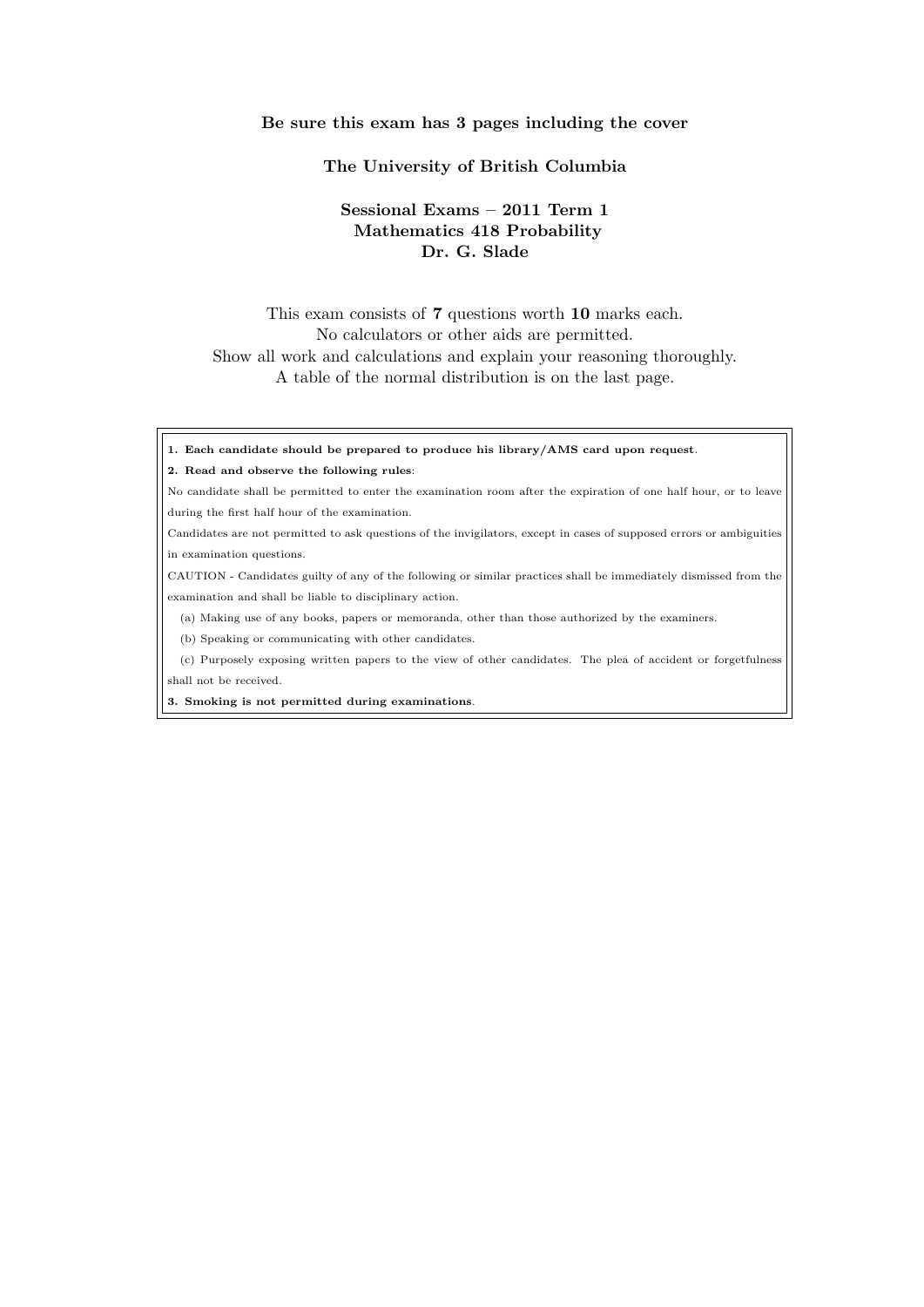- 
- 1. Suppose that a nonempty subset is chosen uniformly at random from a set of *n* elements, in the sense that every nonempty subset is equally likely to be selected. Let *X* be the number of elements in the chosen subset. Hint: recall that the mean and variance of a  $\text{Bin}(n, p)$  random variable are respectively *np* and  $np(1-p)$ .
	- (a) Show that

(b) Show that

$$
EX = \frac{n}{2 - 2^{1 - n}}.
$$

$$
Var X = \frac{n2^{2n - 2} - n(n + 1)2^{n - 2}}{(2^n - 1)^2}.
$$

- 2. Suppose that  $X_1$  and  $X_2$  are independent binomial random variables with parameters  $(n_1, p)$ and  $(n_2, p)$ , respectively. Prove that  $X_1 + X_2$  is a binomial random variable with parameters  $(n_1 + n_2, p).$
- 3. A geometric random variable with parameter  $p \in (0,1)$  has probability mass function  $P(X = n) = (1 - p)^{n-1}p$ ,  $n = 1, 2, 3, \ldots$  Let  $X_1$  and  $X_2$  be independent geometric random variables, both with parameter *p*. Find:
	- (a)  $P(X_1 = X_2)$ ,
	- (b)  $P(X_1 \ge X_2)$ .
- 4. Let  $X_n$  be independent  $N(0,1)$  random variables. Prove that

$$
P\left(\limsup_{n\to\infty}\frac{|X_n|}{\sqrt{2\log n}}=1\right)=1.
$$

Hint: Recall that the cumulative distribution function Φ of the standard normal distribution obeys:

$$
(x^{-1} - x^{-3})e^{-x^2/2} < \sqrt{2\pi}[1 - \Phi(x)] < x^{-1}e^{-x^2/2} \text{ for } x > 0.
$$

- 5. Suppose  $f : \mathbb{R} \to \mathbb{R}$  is bounded and is continuous at 0. Suppose also that  $X_n$  are random variables such that  $X_n \to 0$  in probability (we are *not* assuming almost sure convergence). Prove that  $\lim_{n\to\infty} E(f(X_n)) = f(0).$
- 6. A certain immigration clerk will answer the telephone only on weekdays at about 10:00 a.m. On any such morning she is equally likely to be at her desk or not. If she is absent no one answers, and days are independent. Assume the line is never busy. If she is at her desk, the time *T* that she takes to answer her phone is a random variable with distribution function given by  $F_T(t) = P(T \le t) = 0$  for  $t \le 1$  and  $F_T(t) = P(T \le t) = 1 - t^{-1}$  for  $t > 1$ .
	- (a) If you telephone this clerk one morning, and do not hang up, what is the probability that the phone rings for a time *R* that is at least time *s*?
	- (b) You decide to telephone the clerk one morning, and to hang up at time *s* if she has not answered by then. If your call is successful, then the expected time for which the telephone rings is  $E(R|R \leq s)$ . Show that

$$
E(R|R < s) = \frac{s \log s}{s - 1}, \quad \text{for} \quad s > 1.
$$

Hint: the expectation of a nonnegative continuous random variable *X* is  $\int_0^\infty P(X > t) dt$ .